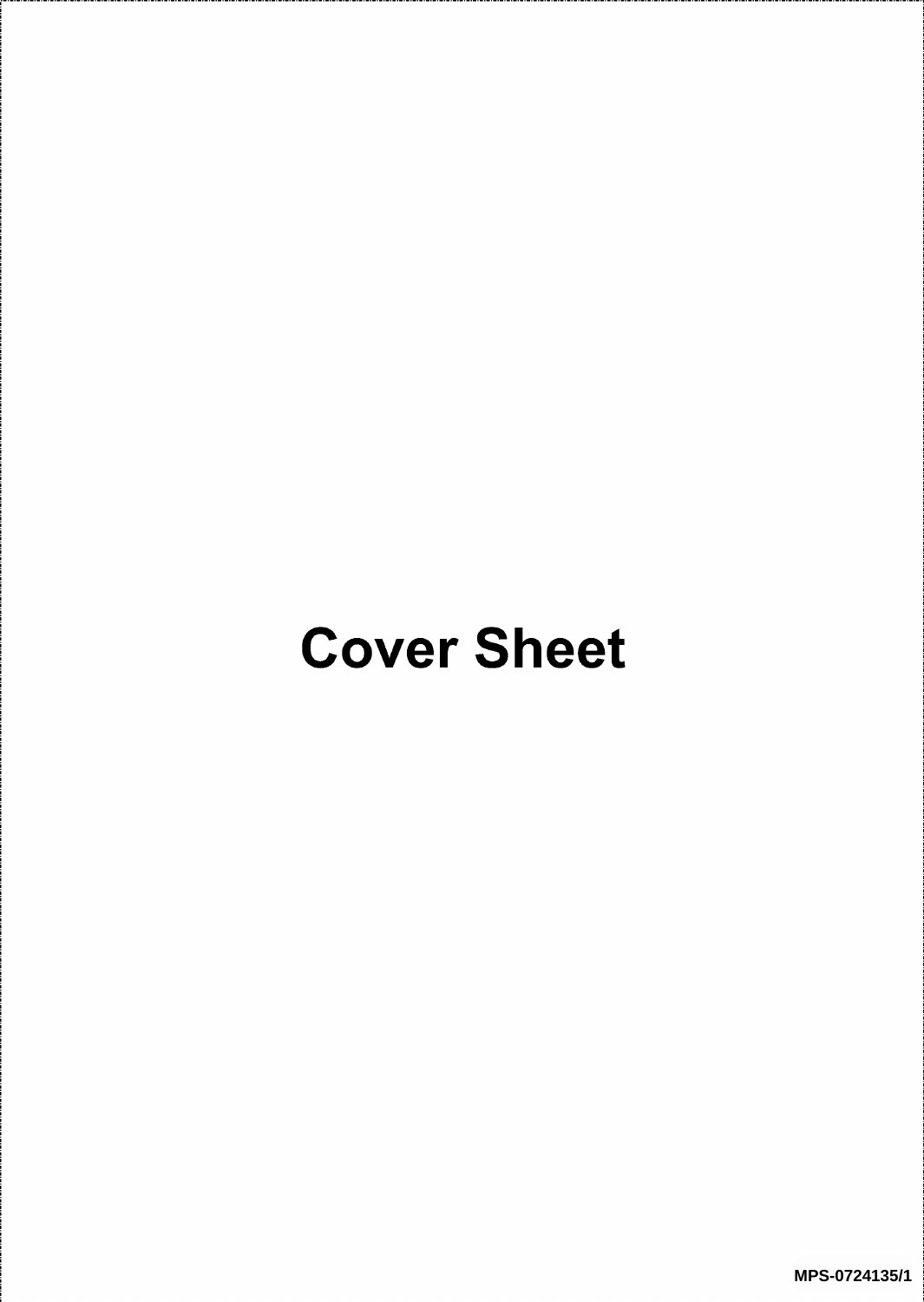## Cover Sheet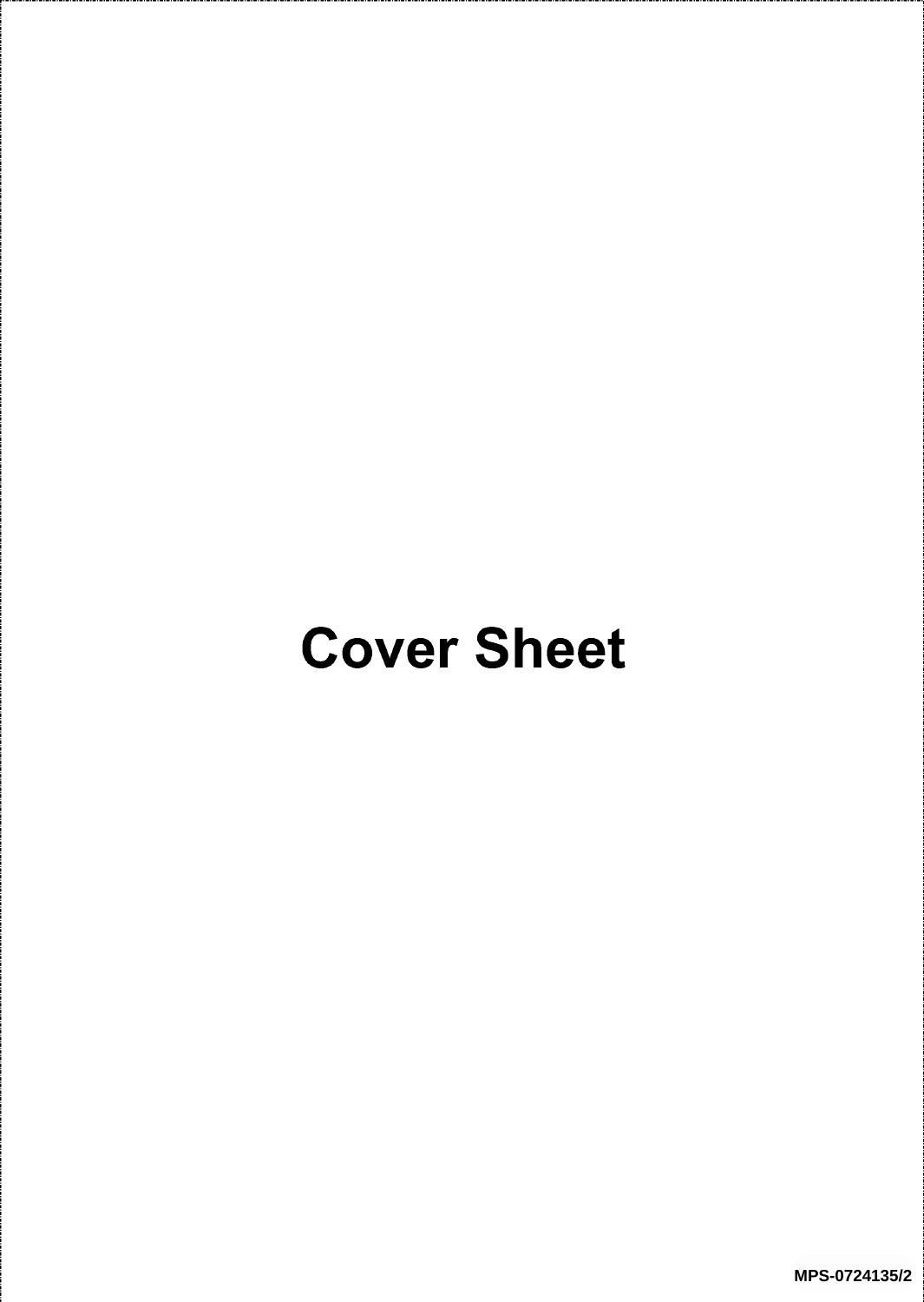| 55<br>588<br>Corres. No.                                                                                                                                                                                                                                                                                                                                                                                                | いんこん | 694 | Minute<br>Sheet No. |  |
|-------------------------------------------------------------------------------------------------------------------------------------------------------------------------------------------------------------------------------------------------------------------------------------------------------------------------------------------------------------------------------------------------------------------------|------|-----|---------------------|--|
|                                                                                                                                                                                                                                                                                                                                                                                                                         |      |     |                     |  |
|                                                                                                                                                                                                                                                                                                                                                                                                                         |      |     |                     |  |
| ara 759 rs recommention for commendation                                                                                                                                                                                                                                                                                                                                                                                |      |     | 7.21                |  |
|                                                                                                                                                                                                                                                                                                                                                                                                                         |      |     |                     |  |
|                                                                                                                                                                                                                                                                                                                                                                                                                         |      |     |                     |  |
|                                                                                                                                                                                                                                                                                                                                                                                                                         | 2.   |     |                     |  |
| DAC                                                                                                                                                                                                                                                                                                                                                                                                                     |      |     |                     |  |
| 1.<br>D/S M J FERGUSON has been responsible for obtaining important<br>and very useful information appertaining to demonstrations and the<br>maintenance of public order. On numerous occasions accurate<br>intelligence supplied by FERGUSON has been passed to 'A' Department<br>who have been able to anticipate planned disorder, to take appropriate<br>counter measures and to deploy officers to maximum effect. |      |     |                     |  |
| 2.<br>This work done by FERGUSON, in a difficult and occasionally<br>dangerous sphere, is unquestionably outstanding and I have no<br>hesitation in supporting Chief Inspector Saunder's recommendation<br>that he be awarded a Commissioner's commendation.                                                                                                                                                            |      |     |                     |  |
|                                                                                                                                                                                                                                                                                                                                                                                                                         |      |     |                     |  |
|                                                                                                                                                                                                                                                                                                                                                                                                                         |      |     |                     |  |
| SB<br>9.7.70.                                                                                                                                                                                                                                                                                                                                                                                                           |      |     |                     |  |
|                                                                                                                                                                                                                                                                                                                                                                                                                         |      |     |                     |  |
|                                                                                                                                                                                                                                                                                                                                                                                                                         | -3-  |     |                     |  |
| AC'C'                                                                                                                                                                                                                                                                                                                                                                                                                   |      |     |                     |  |
| 1. You are aware of the circumstances under which this<br>officer worked for 16 months.                                                                                                                                                                                                                                                                                                                                 |      |     |                     |  |
| I endorse all that has been said by his senior officers<br>$-2$ .<br>about the quality of his intelligence product and its value<br>to 'A' Department and the Security Service. I fully support<br>the recommendation that a Commissioner's Commendation be<br>granted"for displaying initiative, judgment and Detective<br>ability of a high order in a difficult enquiry."                                            |      |     |                     |  |
|                                                                                                                                                                                                                                                                                                                                                                                                                         |      |     |                     |  |
| $\frac{SB}{11}$ , 7, 70                                                                                                                                                                                                                                                                                                                                                                                                 |      |     |                     |  |
|                                                                                                                                                                                                                                                                                                                                                                                                                         |      |     |                     |  |
|                                                                                                                                                                                                                                                                                                                                                                                                                         |      |     |                     |  |

**MPS-0724135/3**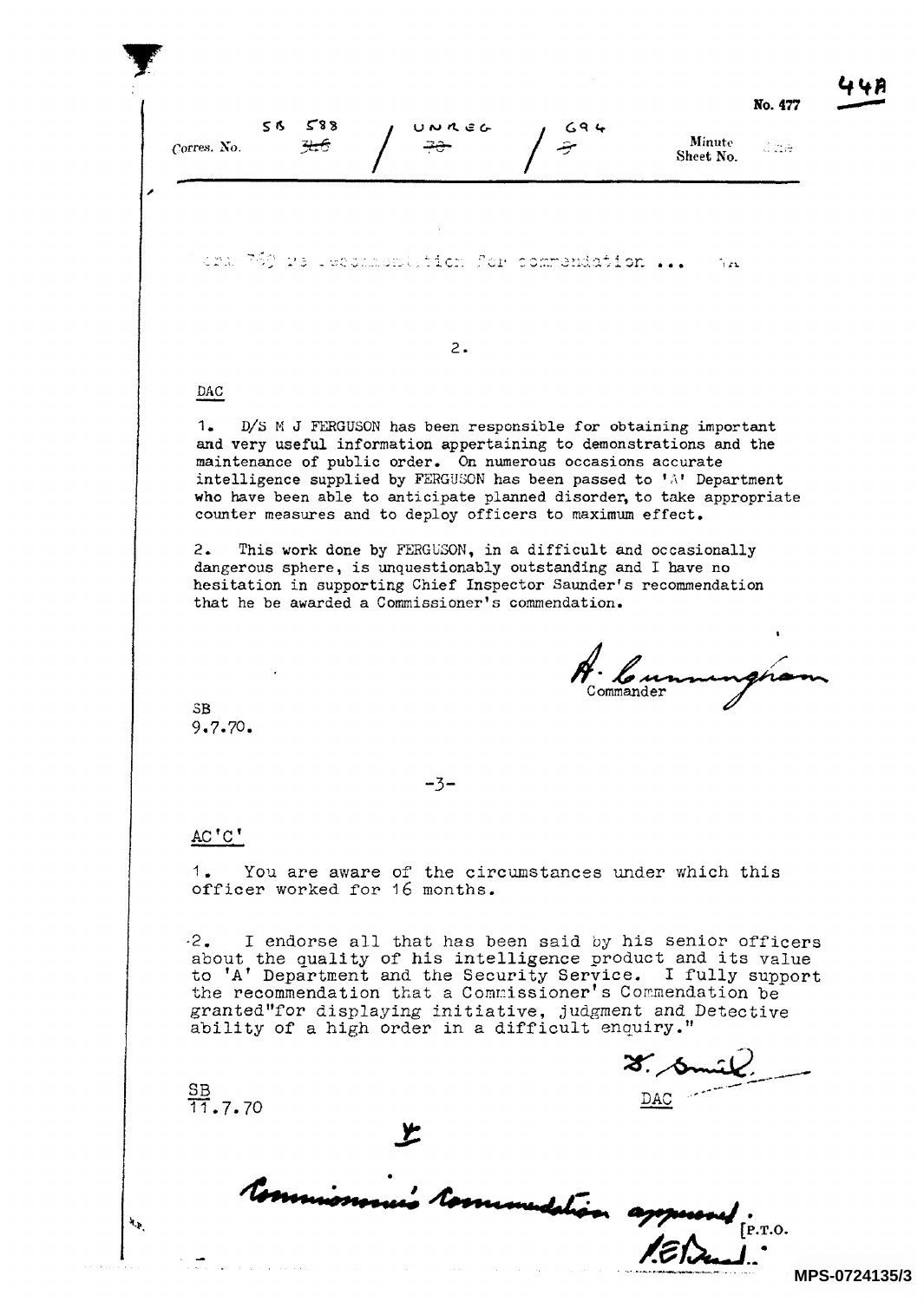$\frac{5}{2}$  $\sqrt[4]{20}$  $\lambda$  ACC(SB). **RECOMM PALL** Commentation published in Police **CICE** Boders 14.4.70. There papers due not Name of p leave C. S. Branch. . 79  $\boxed{1}$  $C.S.$ Dec. Ch. Supe. Disposed o  $18.4.40$ . Officer(s) c Rank  $\overline{\mathcal{L}}$ (See Note below)  $k_{up}$ Commenter Co duceti mungham  $P.S.$  $2nd$   $C1.$ There payers by PTACK 588/UNR64 684  $\overline{2}$ **HN294** 巧  $\frac{1}{20}$ /<sub>70</sub> Private pe On or off Whether . if so, n Particular  $22.6.$ publi extre Nore.-In  $\frac{1}{4}$ 1/4,500 B83  $\omega_{\rm{eff}}=2.0\pm0.01$  $\sim 10^{-1}$ MPS-0724135/4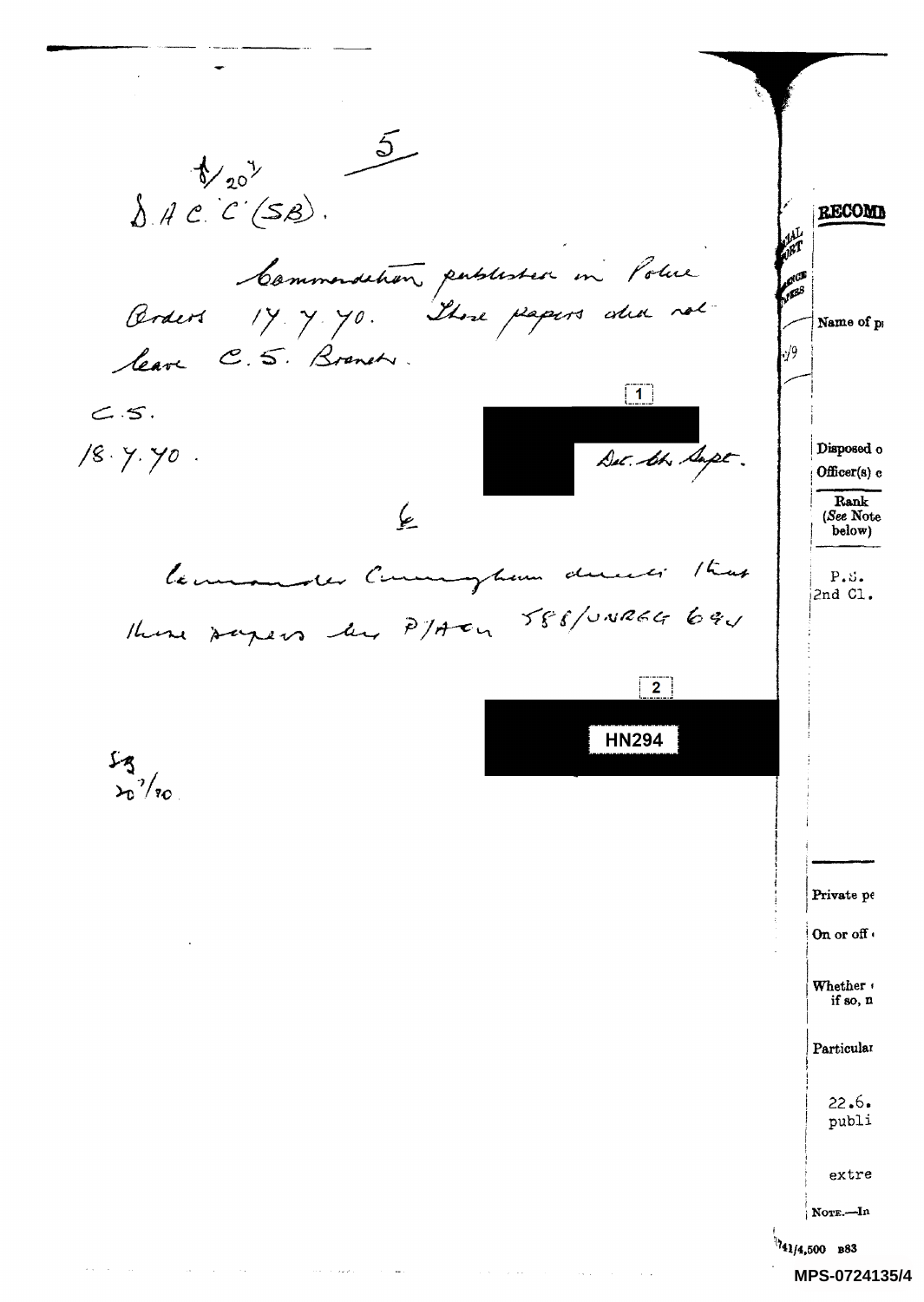## METROPOLITAN POLICE

No. 769

4

## RECOMMENDATION FOR COMMENDATION OR REWARD

|                                           | ARSOCHIMAARDA LICH TOIN COMMANDATION ON INSTITUTION |         |          |       |  |  |  |  |
|-------------------------------------------|-----------------------------------------------------|---------|----------|-------|--|--|--|--|
| ECIAL<br>CORT<br>PAPERS <sub>PAPERS</sub> | Special Branch                                      | Station | CO       | Divn. |  |  |  |  |
|                                           | Name of prisoner, offence and result of case :      |         | $8$ July | 1970  |  |  |  |  |
| $.70^{0}$                                 |                                                     |         |          |       |  |  |  |  |

Disposed of at  $\qquad \qquad \blacksquare$  On Officer(s) concerned (in rank and Divl. No. order) :

| Rank<br>(See Note<br>below) | Divl. and<br>Warrant<br>NOB. | Christian names, surname<br>and decorations, etc. (if any) | Divn. | Date of<br>joining | Date of last<br>commendation |
|-----------------------------|------------------------------|------------------------------------------------------------|-------|--------------------|------------------------------|
| P.S.<br>2nd Cl.             | 147391                       | Michael John<br>FERGUSON                                   | COSB  | 9.2.59             |                              |
|                             |                              |                                                            |       |                    |                              |
|                             |                              |                                                            |       |                    |                              |
|                             | Private person commended :   |                                                            |       |                    |                              |

Whether commended at Court and,  $\int$ if so, name of Court or Courts

Particulars of case and reason for commendation or reward:

D/S Ferguson was employed for a period of 16 months, from 10.2.69 to 22.6.70, in the gathering of intelligence relative to the maintenance of public order.

The officer was engaged initially in supplying intelligence about extremist organisations connected with the various civil rights movements (Continue overleaf if neoeesary)

NOTE.-In the case of a C.I.D. Sergeant, "lst Class" or "2nd Class" is to be inserted where applicable.

.<br>Se

 $\mathcal L^1$ 

hpt .

theas<br>El

χ.